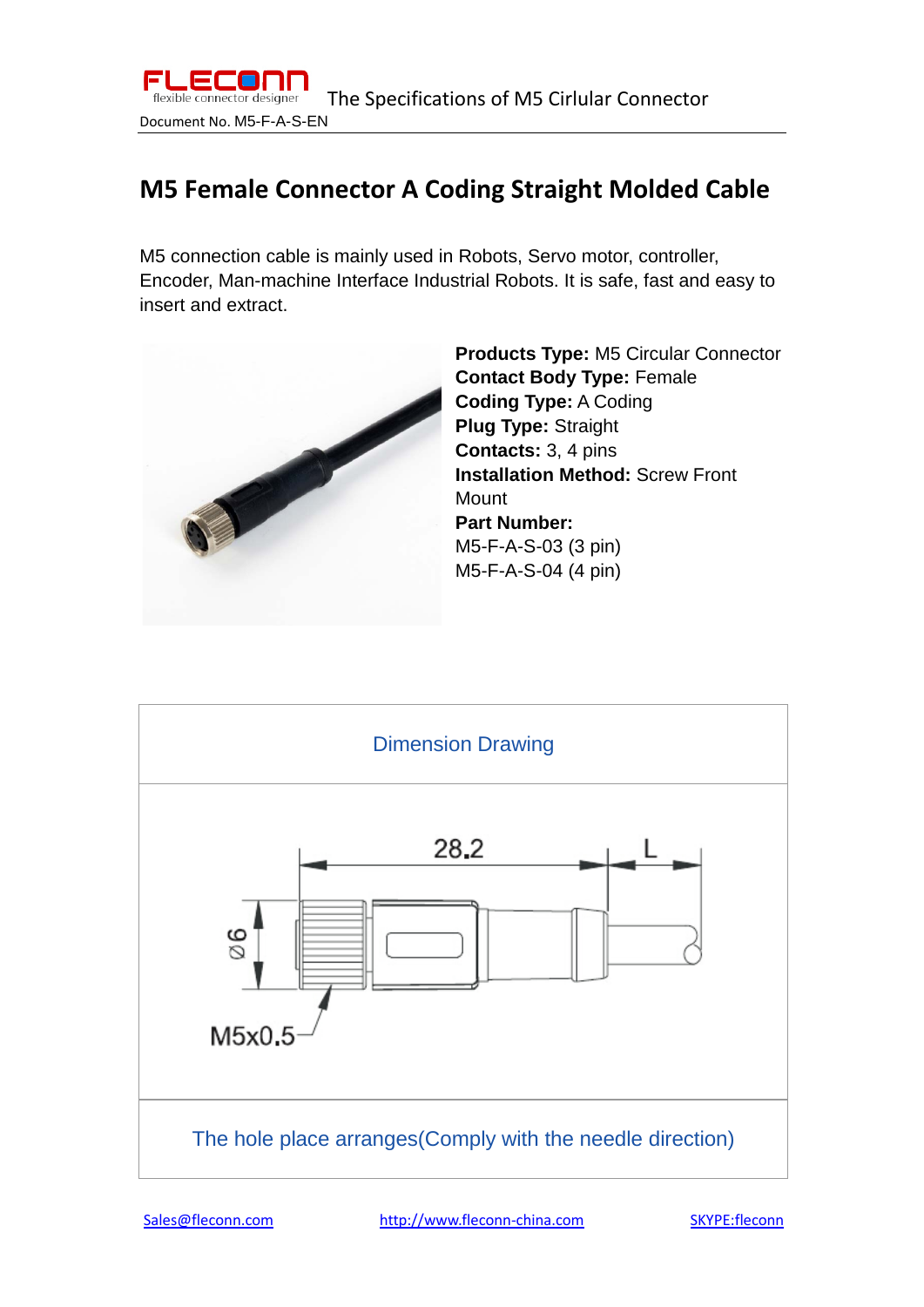

## Document No. M5-F-A-S-EN



| <b>Material and specifications</b> |                                                |  |
|------------------------------------|------------------------------------------------|--|
| Coupling                           | <b>Threaded coupling</b>                       |  |
| <b>Shell material</b>              | <b>Brass nickle plated</b>                     |  |
| Insert material                    | PA66+30 %GF                                    |  |
| Contact material                   | copper(silverplated/gold)                      |  |
| Termination                        | Soldering                                      |  |
| Mating cycle                       | 500                                            |  |
| Cable diameter                     | $-25^{\circ}\text{C} \sim +85^{\circ}\text{C}$ |  |
| Cable diameter                     | $\leq \varphi$ 3.3mm                           |  |

| Specification             |                 |   |  |
|---------------------------|-----------------|---|--|
| Number of Contacts        | 3               | 4 |  |
| <b>Rated Voltage</b>      | 60V             |   |  |
| <b>Rated Current</b>      | 1A              |   |  |
| <b>Contact Resistance</b> | $<$ 5m $\Omega$ |   |  |